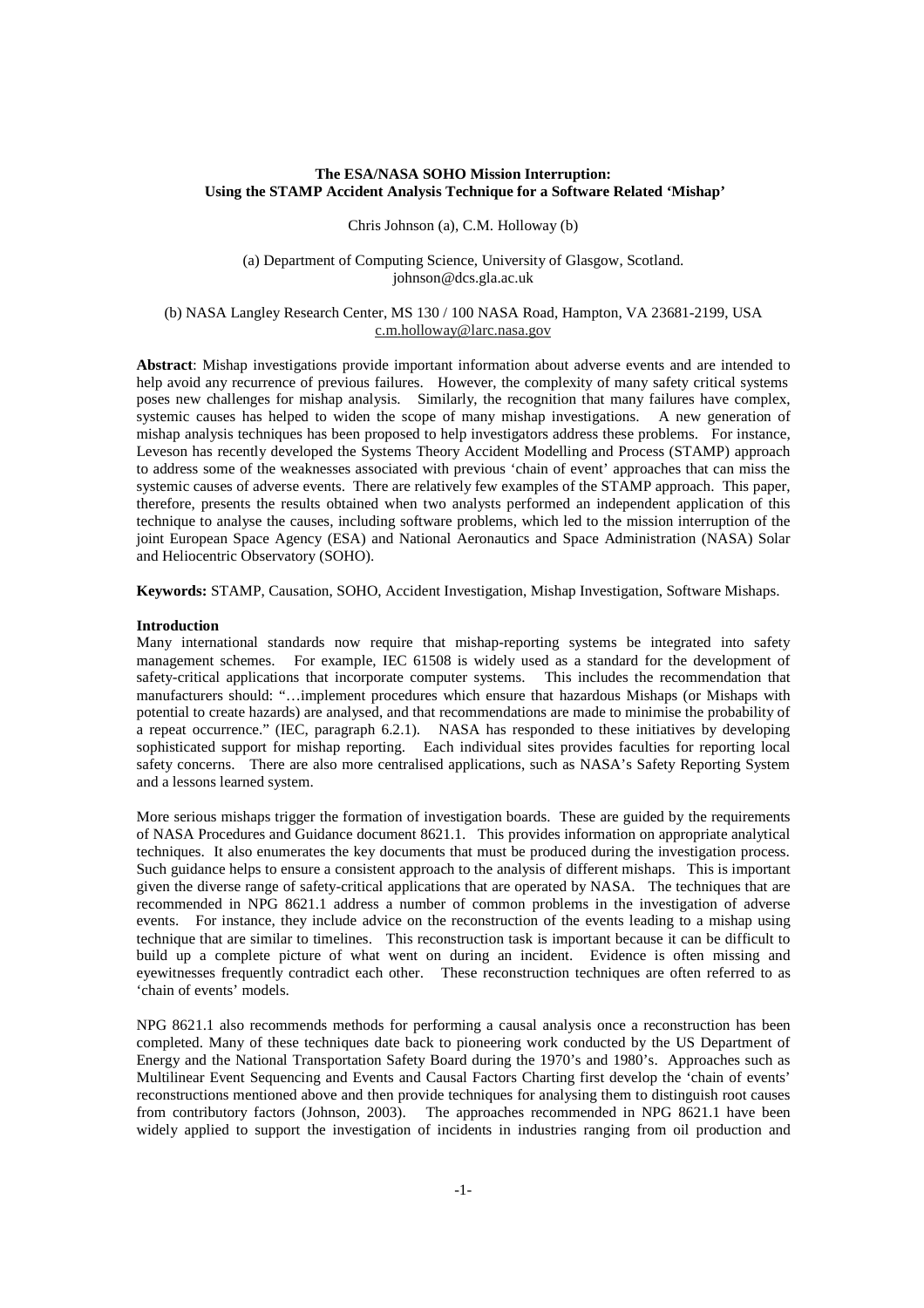transportation through to healthcare and pharmaceutical manufacture. However, a number of caveats and criticisms have recently been raised about them. They were initially intended to analyse the types of incidents that were common when they were developed. It can, therefore, be argued that they are ill suited to analyse the types of tightly integrated computer-controlled systems that typify many current safetycritical applications (Leveson, 2002). It has also been argued that these early techniques do not reflect the current focus on the systemic causes of failure. In consequence, they can be used to identify causal sequences without necessarily helping investigators to identify the mass of different contextual, causal factors that create the preconditions for failure (Reason, 1997).

A number of techniques have recently been proposed to address some of these limitations. For instance, Ladkin and Loer's (1998) Why-Because Analysis provides the benefits of formal reasoning about the causes of adverse events and near misses. The intention is that mathematical proof techniques will increase our confidence that any analysis is justified in terms of the evidence that is available during an incident investigation. However, this approach still relies upon an initial reconstruction that develops a 'chain of events', similar to those embedded within the previous generation of analytical techniques. This reconstruction is used to enable domain experts to validate the model of adverse events before formal reasoning can begin. Leveson (2002) has recently presented a strong criticism of these 'chain of events' techniques. Her objections focus on the manner in which such models 'can easily miss subtle and complex couplings and interactions among failure events and omit entirely accidents involving no component failure'. Event-chain models cannot easily be used to analyse systemic failures including 'structural deficiencies in the organisation, the safety culture in the industry, and management deficiencies'. Leveson, therefore, proposes a control-based approach called the Systems Theory Accident Modelling and Process (STAMP). A control-model is constructed once investigators have identified the sequence of events leading to an incident. The intention is not to completely eliminate event reconstruction but to introduce additional stages of analysis that focus more on the systemic causes of adverse events. The remainder of this paper focuses directly on an analysis of this approach. For a more detailed exposition of the comparative strengths and weaknesses of Why-Because Analysis, the interested reader is directed to Johnson and Holloway (2003).

## **Systems Theory Accident Modelling and Process (STAMP)**

STAMP is motivated by the observation that elements of systems theory might be applied to support the analysis of incidents and accidents. Mishaps occur when external disturbances are not adequately controlled. Similarly, adverse events can arise when the failure of process components goes undetected or when the actuators that might respond to such a failure are unsuccessful in their attempts to control any adverse consequences from the initial fault. Control failures can also arise from 'dysfunctional interactions' between system components. For example, this can arise if one subsystem embodies inappropriate assumptions about the performance characteristics of another process component. In this view, mishaps do not stem from events but from inappropriate or inadequate constraints on the interactions among the elements that form complex, safety-critical applications. Safety is viewed as a dynamic property of the system because the constraints that are applied and the degree to which a system satisfies those constraints will continually evolve over time.

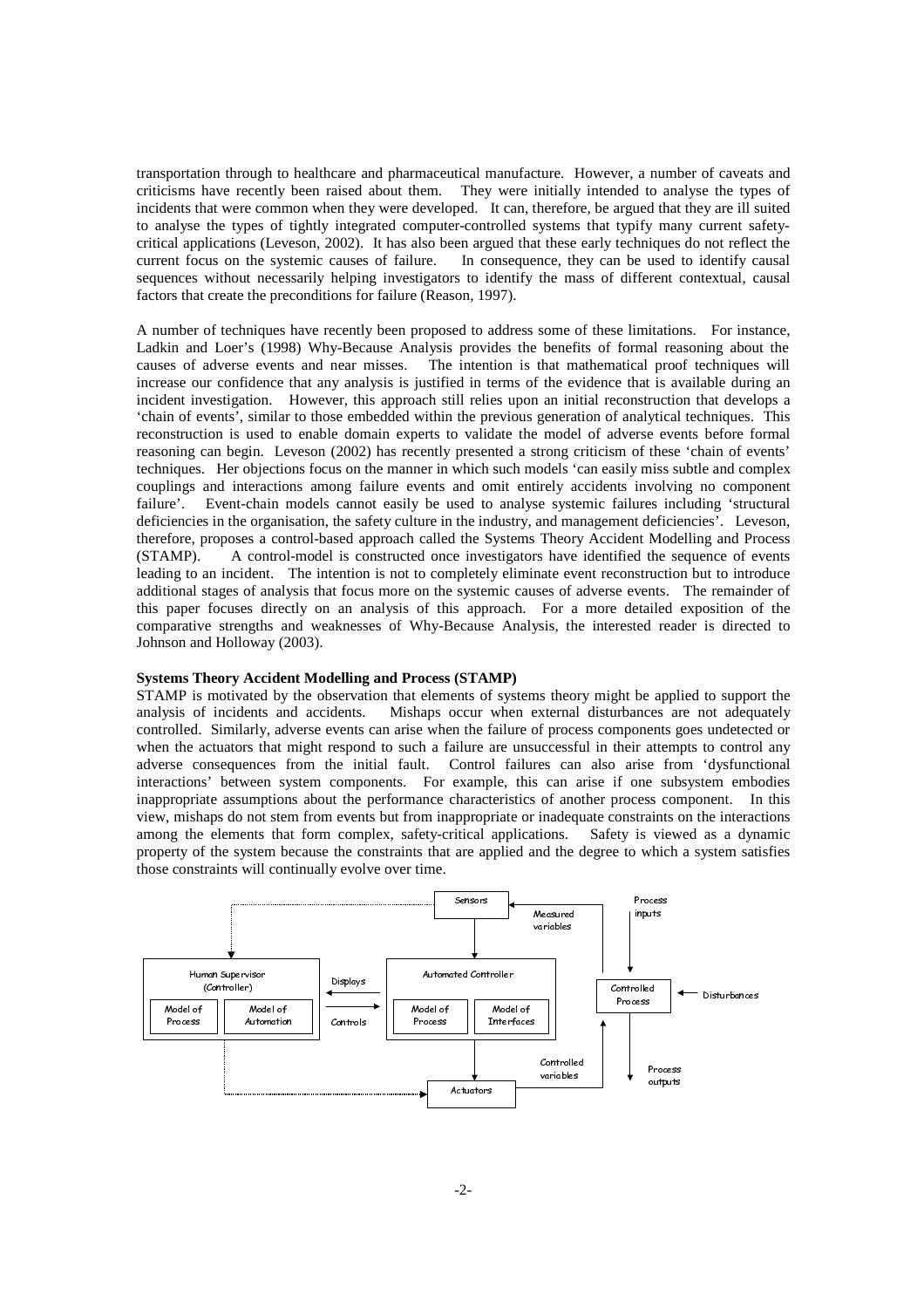#### **Figure 1:** High-level Elements of a Control Model

Leveson has also used Figure 1 to extend the standard analysis presented in the previous paragraph. She argues that mishaps can also occur when operators have inappropriate internal models either of the process that is being controlled or of the automation that they use to interact with that process. For instance, if an automated system has already introduced a catalyst without the operator realising this then they may attempt to force the automated system to needlessly repeat this operation. Conversely, if the operator has an inadequate model of the controlled process then they might introduce a catalytic element at a time that might endanger future production. Similar comments can be made about the models that are embedded within a control system. This is significant because programmers, typically, must make assumptions about the processes that their software will help to control. Further problems can occur when control system designers assume that they will be able to obtain information from sensors within time constraints that cannot always be met. Such incorrect assumptions are characterised by an inadequate model of the interface between the control system and the controlled process, in Figure 1.

This form of analysis can be extended upwards from the operator, the control system and the production process to consider the relationships between project and company management, between management and regulatory agencies and between regulation and legislature. These different relationships must be captured in any analysis because they have a profound influence on both the development and operation of safetycritical systems. After having conducted this extended form of control analysis, the STAMP technique progresses by considering each of the control loops that are identified in the 'socio-technical system'. Potential mishaps stem from missing or inadequate constraints on processes or from the inadequate enforcement of a constraint that contributed to its violation. Table 1 illustrates the general classification scheme that guides this form of analysis. It provides a classification scheme that helps to identify potential causal factors in the control loops that exist at different levels of the management and operation hierarchy characterised using diagrams similar to that shown in Figure 1. Leveson (2002) points out that the factors identified in Table 1 can be applied at all levels, however, the interpretation will differ. For instance, a failure in a sensor to provide the operator with information when they need it can be classified as a time lag leading to inadequate feedback. Similarly, the same classification can be used to describe the failure of company management to provide adequate information about a potential hazard to senior company executives.

| 1.1 Unidentified hazards                                                         |  |
|----------------------------------------------------------------------------------|--|
| 1.2 Inappropriate, ineffective or missing control actions for identified hazards |  |
| 1.2.1 Design of control algorithm (process) does not enforce constraints         |  |
| - Flaws in creation process                                                      |  |
| - Process changes without appropriate change in control algorithm                |  |
| (asynchronous evolution)                                                         |  |
| - Incorrect modification or adaptation.                                          |  |
| 1.2.2 Process models inconsistent, incomplete or incorrect (lack of linkup)      |  |
| - Flaws in creation process                                                      |  |
| - Flaws in updating process (asynchronous evolution)                             |  |
| - Time lags and measurement inaccuracies not accounted for                       |  |
| 1.2.3 Inadequate coordination among controllers and decision makers              |  |
| 2 Inadequate Execution of Control Action                                         |  |
| 2.1 Communication flaw                                                           |  |
| 2.2 Inadequate actuator operation                                                |  |
| 2.3 Time lag                                                                     |  |
| 3. Inadequate or Missing Feedback                                                |  |
| 3.1 Not provided in system design                                                |  |
| 3.2 Communication flow                                                           |  |
| 3.3 Time lag                                                                     |  |
| 3.4 Inadequate sensor operation (incorrect or no information provided)           |  |
|                                                                                  |  |

**Table 1:** Control Flaws Leading to Hazards (Leveson, 2002)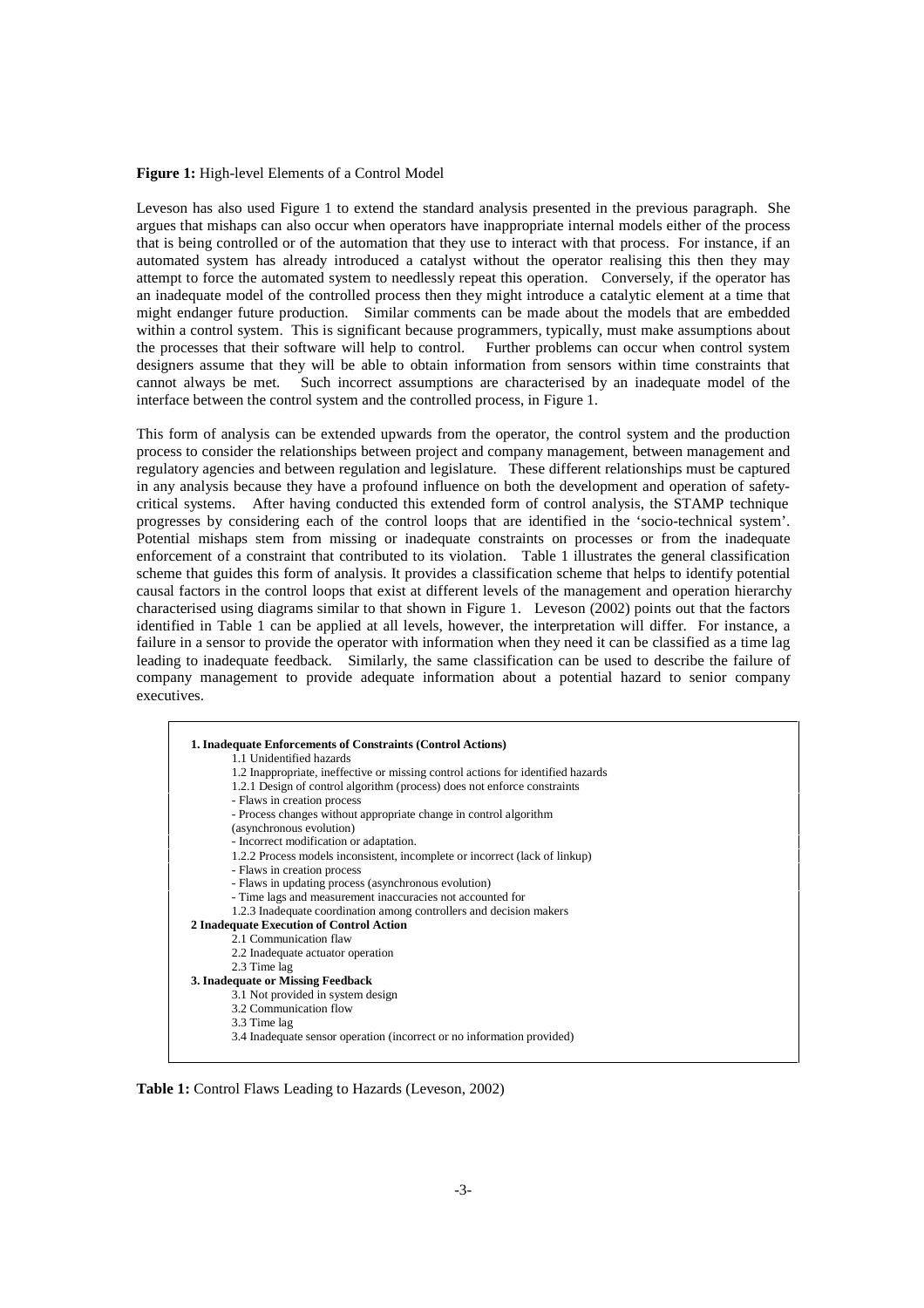This section has introduced the STAMP analysis technique that is intended to address the perceived weaknesses in more traditional 'chain of events' approaches to incident analysis. As mentioned, there are relatively few examples of this technique being applied to analyse complex, software-related mishaps. The team that helped to develop the technique are also responsible for the existing case studies (Leveson and Allen, 2002). We were, therefore, motivated to see whether we could replicate the results that have been described for this approach. We were also interested to see whether two independent analysts would achieve similar results if they applied this approach to the same case study. A number of methodological problems complicate our analysis. In particular, STAMP is not supported by a detailed methodology. There is no requirement that the control modelling be conducted before any classification of control flaws can begin. Leveson (2002) simply argues that the control structure surrounding the accident needs to be understood before any analysis is conducted. Pragmatic constraints, including those of project management, forced us to develop a methodology to support our application of the STAMP technique. We, therefore, distinguished between two stages. The first focuses on the development of control models, similar to that shown in Figure 1. The second focuses on the classification and analysis of constraint 'failures' between agents in the control models using the taxonomy provided in Table 1. Different results might be achieved if STAMP were used in a different fashion. For example, analysts might iterate between modelling and classification. This more sustained form of analysis might be feasible for larger investigation teams working on high-consequence mishaps.

The remainder of the paper analyses the mission interruption that affected the operation of the Solar and Heliospheric observatory (SOHO). The SOHO mission is a joint venture between the European Space Agency (ESA) and the US National Aeronautics and Space Administration (NASA). The spacecraft was intended to carry a payload of scientific instruments prepared by nine European and three American research teams. The entire mission involved more than 200 scientific investigators who work in the areas of helioseismology, solar atmosphere and corona research and investigations into solar wind phenomena. The spacecraft was built by a team from Matra Marconi Space and was launched by NASA in December 1995. ESA was responsible for spacecraft procurement and for the final integration and testing. NASA was responsible for the launch, ground system support and in-flight operations. Communications and tracking were performed using the Deep Space Network. Allied-Signal Technical Services Corporation conducted the day-to-day operations under a contract from NASA's Goddard Space Flight Center. More information on the development and operation of SOHO is available from http://soho.nascom.nasa.gov.

The mishap that forms the focus for this paper occurred in June 1998 when contact was lost with the spacecraft after approximately two years of successful operation. The incident was preceded by a planned calibration of three gyroscopes and by a momentum management manoeuvre. The gyroscope calibrations involve checking the gyro output values when the spacecraft is known to have no rotational motion around its roll axis. Any residual value indicates that the gyro's output has drifted over time. Flight operations can then calculate an offset that must be applied to the gyro readings to obtain a true value. The spacecraft's Attitude Control Unit computer largely controls momentum management. The management activity is performed every two months so that the momentum imparted by reaction wheels can be reduced to tolerable limits. The speed of these reaction wheels can be used during flight to maintain the spacecraft's attitude in the face of external disturbance torques.

The board identified that there were no failures on the spacecraft but that a number of ground based errors during the performance of these scheduled tasks combined to create the mishap. Following the calibration, Gyro A was despun and deactivated. This had been introduced as a modification to previous practice and was intended to extend its operational life. However, Gyro A played an important role in a safety-net procedure known as Emergency Sun Reacquisition (ESR). A further error in the software controlling the calibration process left Gyro B showing a high-gain value. This indicated that the roll rate of the spacecraft was twenty times greater than it actually was. This resulted in on-board fault detection software triggering Emergency Sun Reacquisition. This event became known as ESR5, the  $5<sup>th</sup>$  since launch and occurred at 19:16 EDT on June  $24<sup>th</sup>$  1998. The ESR event led to an automatic reconfiguration of the Gyros. Gyro A replaced Gyro C for ESR thruster-based control while Gyro B continued to be used for fault detection. The error in Gyro B's gain was detected and corrected. However, the fact that Gyro A was still despun was not identified. Using values from Gyro A, the spacecraft began roll thrusters firing. In less than a minute, Gyro B triggered another Emergency Sun Reacquisition process (ESR6) at 22:35, June  $24<sup>th</sup>$  1998. The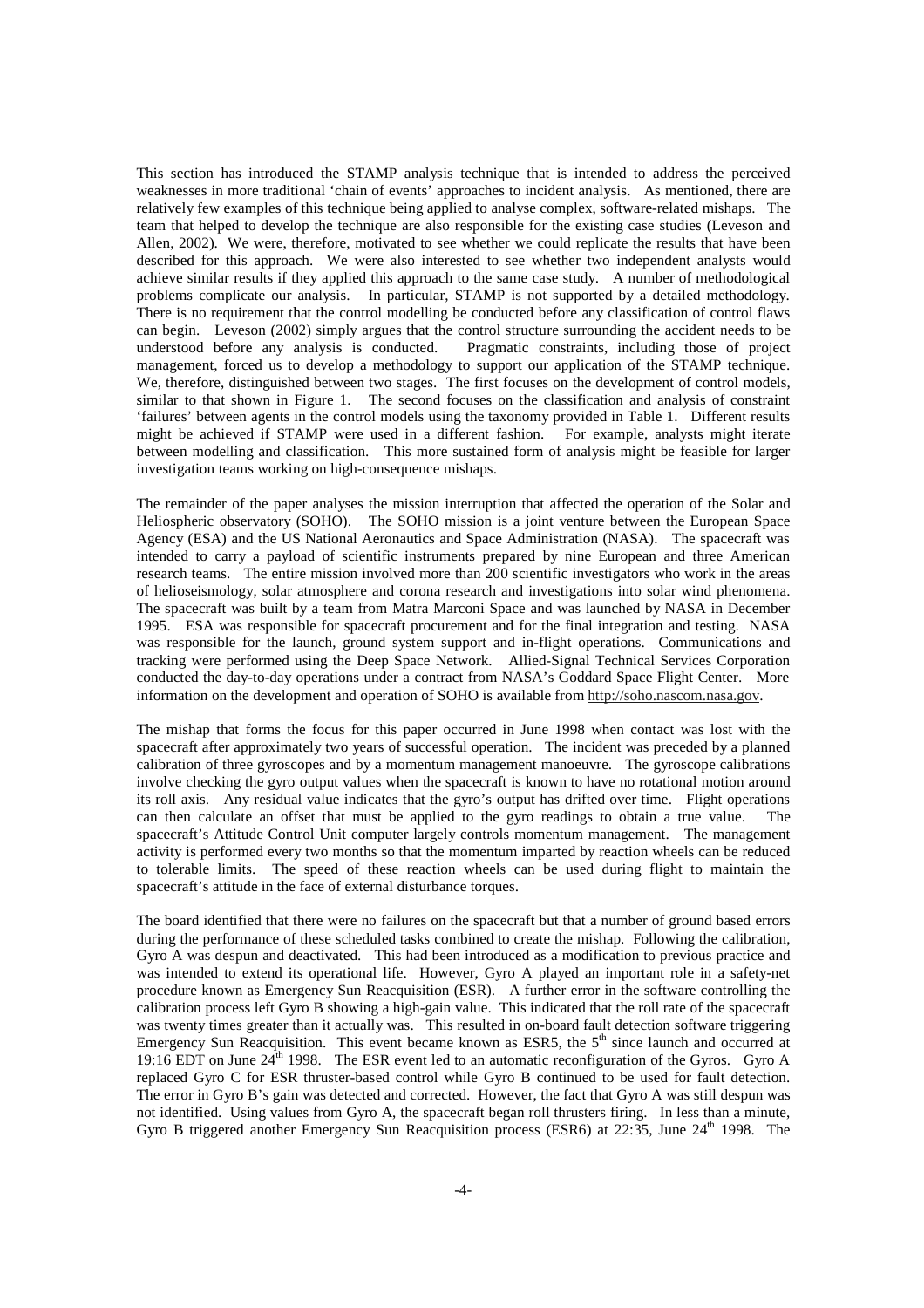spacecraft was still oriented towards the sun and had power. However, its attitude was increasingly unstable. Ground personnel identified that Gyro B disagreed with Gyro A and so decided to deactivate Gyro B, which had been working correctly after the initial high-gain had been detected. Ground operations commanded the spacecraft into Initial Sun Acquisition mode and thrusters firing commenced again. The intention was to counteract the roll that was indicated by the despun Gyro A. Gyro B and the associated fault-detection was now disabled. ESR control was now no longer stable and telemetry was lost at 12:42 on June  $25<sup>th</sup>$ . This may have been due either to communications loss or to a loss of solar and battery power.



**Figure 2:** Failure Event Tree, Top Level View (NASA/ESA, 1998)

A joint investigation board was formed from NASA and ESA personnel. NPG 8621.1, mentioned in previous paragraphs, guided the investigation. In consequence, their analysis was supported by the use of Failure Event Trees. Figure 2 illustrates the high level view of the mishap that they developed using this technique. As can be seen, Failure Event Trees embody many of the ideas that are common to 'chain of events<sup>'</sup> models. A sequence of events leads to the mishap. These are denoted by the solid rectangles. Outcomes are denoted by rectangles drawn with dotted borders. Key timings, where they are known, are presented at the top of the diagram. The COBS acronym, in the initial mishap event, refers to Control Onboard Software. This might have automatically reactivated all of the Gyroscopes during the ESRs.

Figure 3 provides a more complete overview. It illustrates how a series of managerial and organisational factors can be represented within Failure Event Trees. As can be seen, the investigation team traced the causes of some of the mishap events to improper code verification. The decision to despin Gyro A was introduced into the operating procedures without sufficient checking to ensure that this would not compromise the ESR mode. Similarly, the verification was insufficient to identify that Gyro B was set correctly following the calibration. Figure 3 identifies a number of technical issues that contributed to the verification failure. For instance, both ESA and NASA maintained their own simulations. Neither could be used to diagnose the error that might exhibit the symptoms that were being observed during the mishap. Figure 3 also identifies a range of management issues. These ranged from the lack of system knowledge possessed by some members of the Flight Operations Team through to the pressures that were imposed on Flight Operations by the Science teams. Flight Operations were forced to answer requests from the Science team during the mishap and this reduced the amount of time that they could devote to understanding the problems as they developed.

The extended Failure Event Tree also characterises a range of higher-level organisational issues. For example, the roles of ESA, NASA and Allied Signals staff were not clearly defined. Similarly, there were no higher levels of ESA or NASA management available when the mishap first occurred. This deprived the operations team of a valuable source of support. Had this support been available then the operations team might have been less concerned over interventions that could affect the scientific objectives of the project. Similarly, the presence of higher-level management might have encouraged operational staff to follow the procedures and analyse the incident more thoroughly before taking the decision to despin Gyro B. Finally, the investigation boards introduce an 'indirect factor' in Figure 3 to represent NASA pressure to reduce the costs associated with ground operations in order to support the extended life of the SOHO mission. This may have contributed to the high workloads of the operations team, which may, in turn, have created the circumstances for the mission interruption.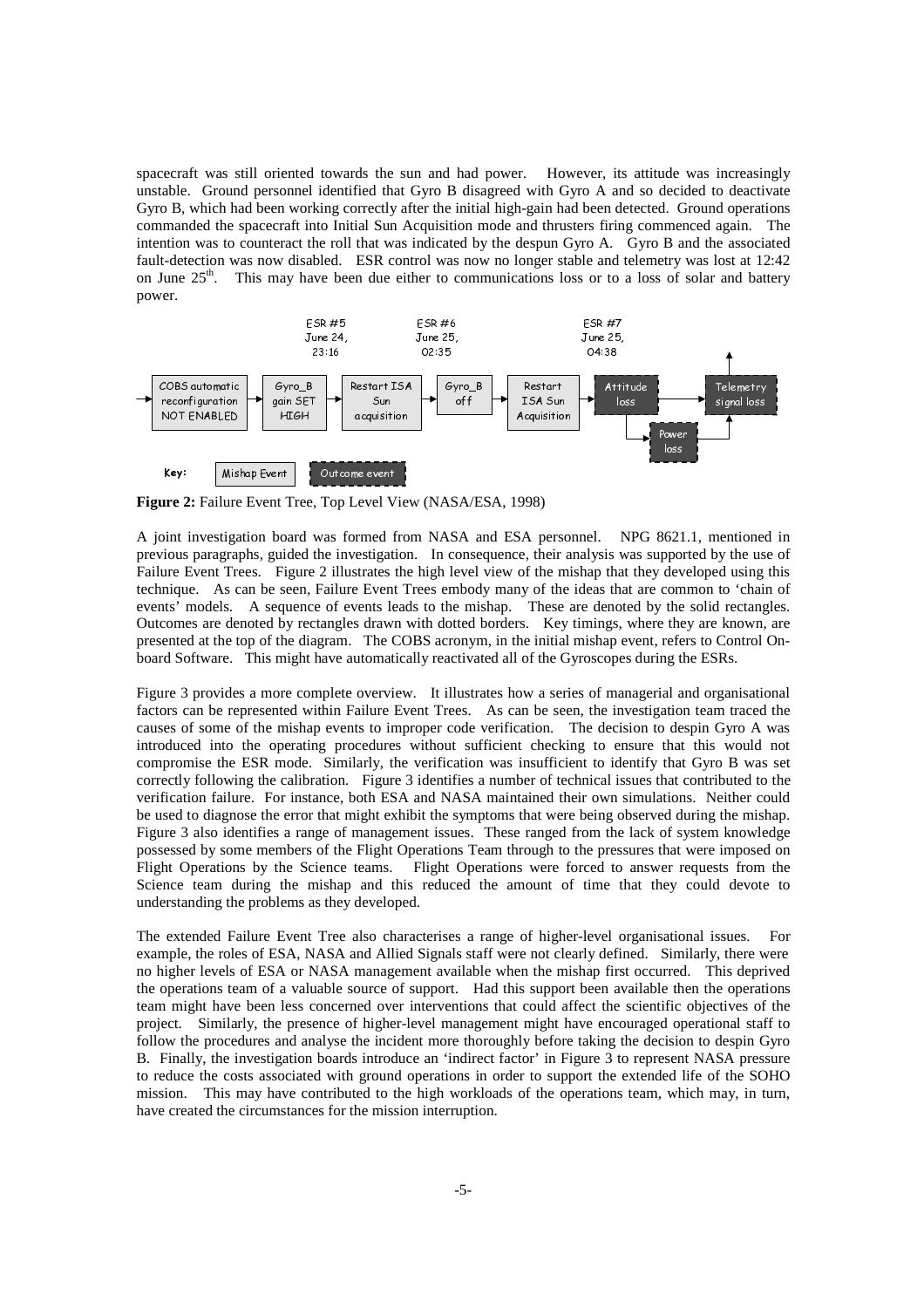

**Figure 3:** Failure Event Tree, Detailed View (NASA/ESA, 1998)

Leveson and Allen (2002) make a number of criticisms about 'chain of event' techniques, including the Failure Event Trees used by the Mishap Investigation Board. It can be difficult to determine the scope of any investigation. The selection of an initial event is often the result of an arbitrary decision. Investigators using these techniques will often disagree about the initial events that create the preconditions for a mishap to occur. Some 'chain of events' models, such as Failure Event Trees, often fail to distinguish between different types of events. Figure 3 contains missing process elements, such as the lack of a review board. Others nodes represent missing controls, including the lack of input from Gyro B prior to restarting Sun acquisition. The arrows between events introduce further confusion. They represent causal relationships. For example, a lack of systems knowledge during the reprogramming can be seen as one cause of the failure to perform adequate code verification. Elsewhere they represent the 'flow of events' without any causal information. For instance, the problems in reading the Gyro spin status are linked to the operational management problems in Figure 3. It could equally be argued that these problems were an effect rather than a cause of such managerial problems. Other techniques avoid these limitations.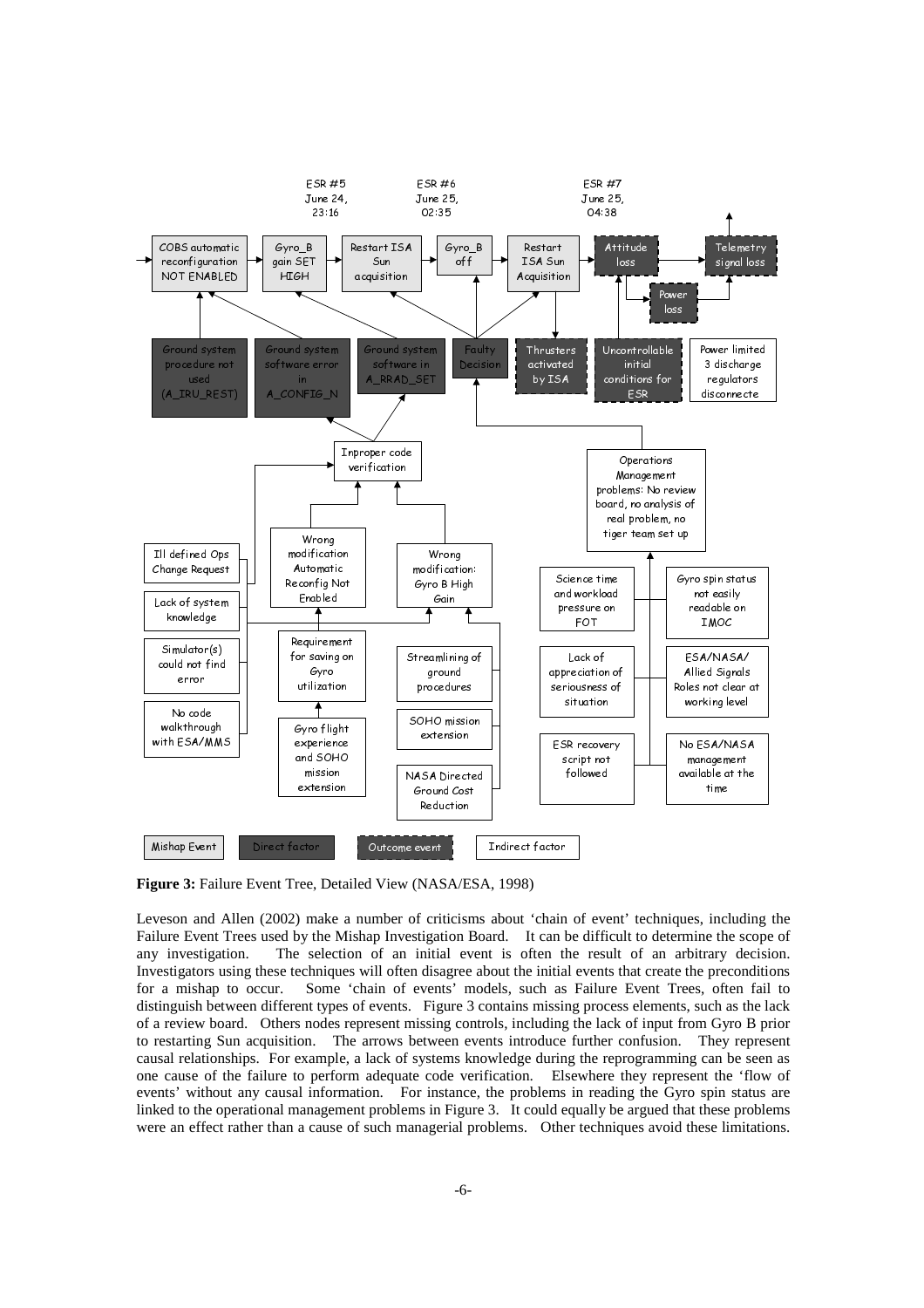Why-Because Analysis embodies formal ontologies within a rich type system. A limitation with this approach is that it can be complex and time consuming to maintain such explicit structures. The STAMP approach provides a midway point. It does not provide a formal ontology but does avoid the confusion between temporal and causal information, described above. We were, therefore, concerned to determine whether this approach would help to identify or emphasise causal factors that were different from those presented by the joint investigation team. We were also concerned to see whether two independent analyses would yield similar results using the STAMP control model approach to analyse a software related mishap. The following sections, therefore, document the application of this technique to the SOHO mission interruption.

# **STAMP Stage 1: The Control System Analysis**

The first stage in our STAMP analysis identified the components of the control model that lies at the heart of this technique. As mentioned, we were concerned to determine whether individual differences might have an impact on the results of an investigation. The authors of this paper, therefore, used the joint investigation report as source material. We each constructed an initial model of the relationships between the systems, individuals and organisations that contributed to the interruption of services. The STAMP models provided in Leveson (2002) and Leveson and Allen (2002) were used as guidance during this stage of the investigation. Figures 4 and 5 illustrate the different approaches that were taken to this modelling activity.



**Figure 4:** First STAMP Analysis of SOHO Mishap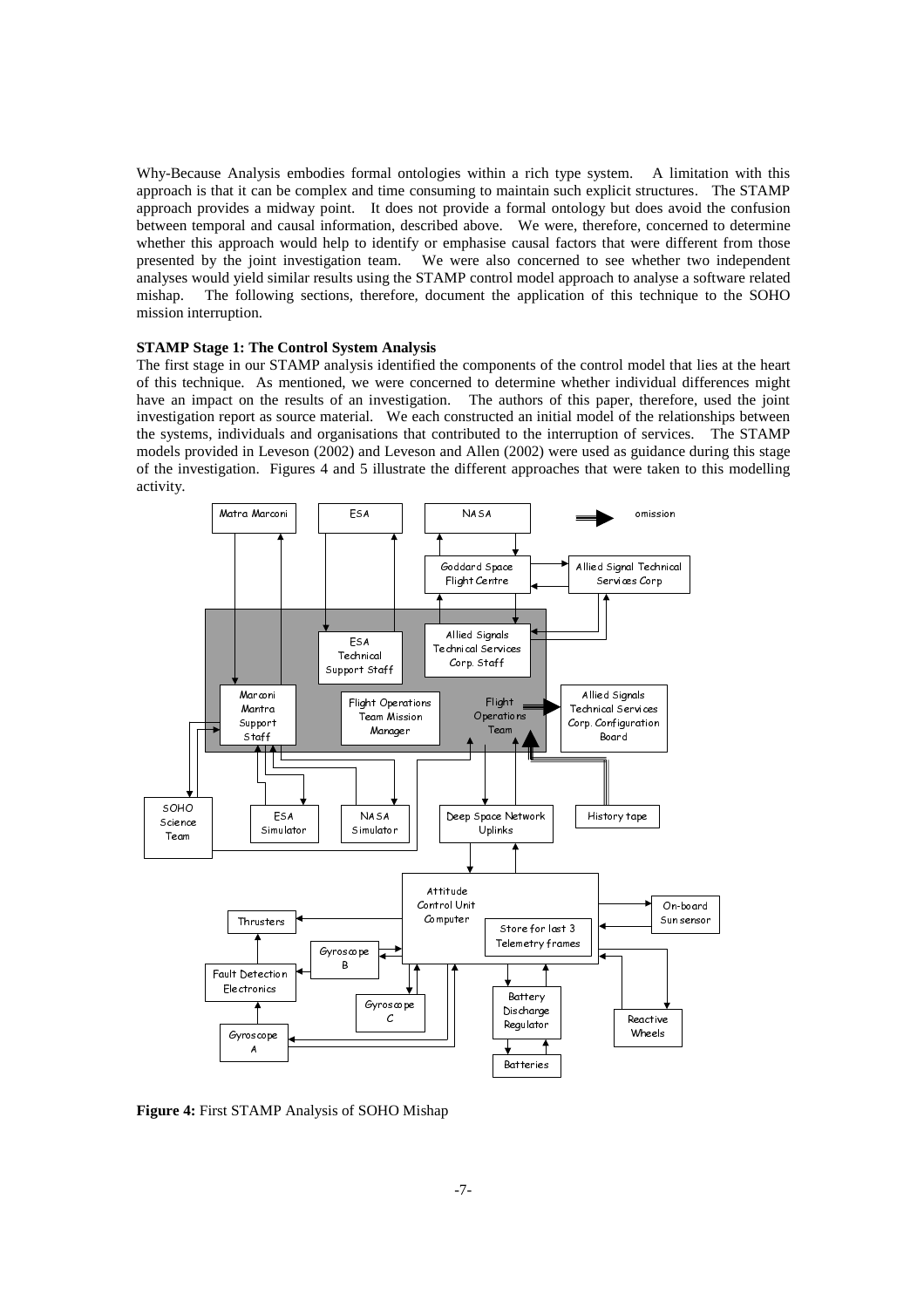Figure 4 illustrates a relatively detailed approach. It includes many of the relationships that are only implicitly captured in the Failure Event Trees of Figures 2 and 3. For instance, it distinguishes between the NASA and ESA simulators because the comparison of different results from these systems ate into the time that was available for mishap diagnosis. The STAMP technique also resulted in some components being looked at more closely than is apparent in the Failure Event Trees. For example, the Attitude Control Unit computer had sufficient storage to record the last three telemetry frames. The ground team could have used this information to help them identify the potential problem with Gyro A. Similarly, Figure 4 captures the relationship between the on-board batteries and the battery discharge regulators. Power may have been lost to the spacecraft in the aftermath of the mishap because the regulators were not operational. The control-based approach helps to make these issues explicit because it does not focus attention narrowly on the chain(s) of events leading up to the mishap itself. Hence, analysts are encouraged to look at the systems that were involved in the mitigation or exacerbation of the initial incident.

Figure 4 also includes a number of minor modifications to the control models that are sketched in the initial publications on STAMP (Leveson 2002, Leveson and Allen, 2002). A form of bold, double arrow is used to indicate control components that were not used. In particular, the history telemetry that was stored by ground-based systems was arguably not considered in enough detail before key decisions were made. Similarly, an Allied Signals Technical review board was not held to consider all of the software modifications mentioned in previous sections. We were initially concerned that the developers of the STAMP approach would reject the introduction of this additional annotation, which is already a feature of Why-Because Analysis (Johnson and Holloway, 2003). It can be argued that such control flaws should be considered during any subsequent classification, based on the taxonomy in Table 1. Figure 4 pre-empts this analysis, not for theoretical reasons but for pragmatics. These omissions were considered to be particularly salient during the initial analysis and hence were explicitly represented in the control model. This illustrates an important strength of the STAMP approach because the focus on mission controls encourages analysts to think about 'non-events', which are of course difficult to represent in 'chain of event' approaches. Our concerns about the introduction of the double arrow to indicate an unused control proved to be unwarranted. We provided Leveson with an early draft of this paper. She supported our use of the annotation and has since indicated that this syntactic device may be incorporated into future versions of the technique.



**Figure 5:** Second STAMP Analysis of SOHO Mishap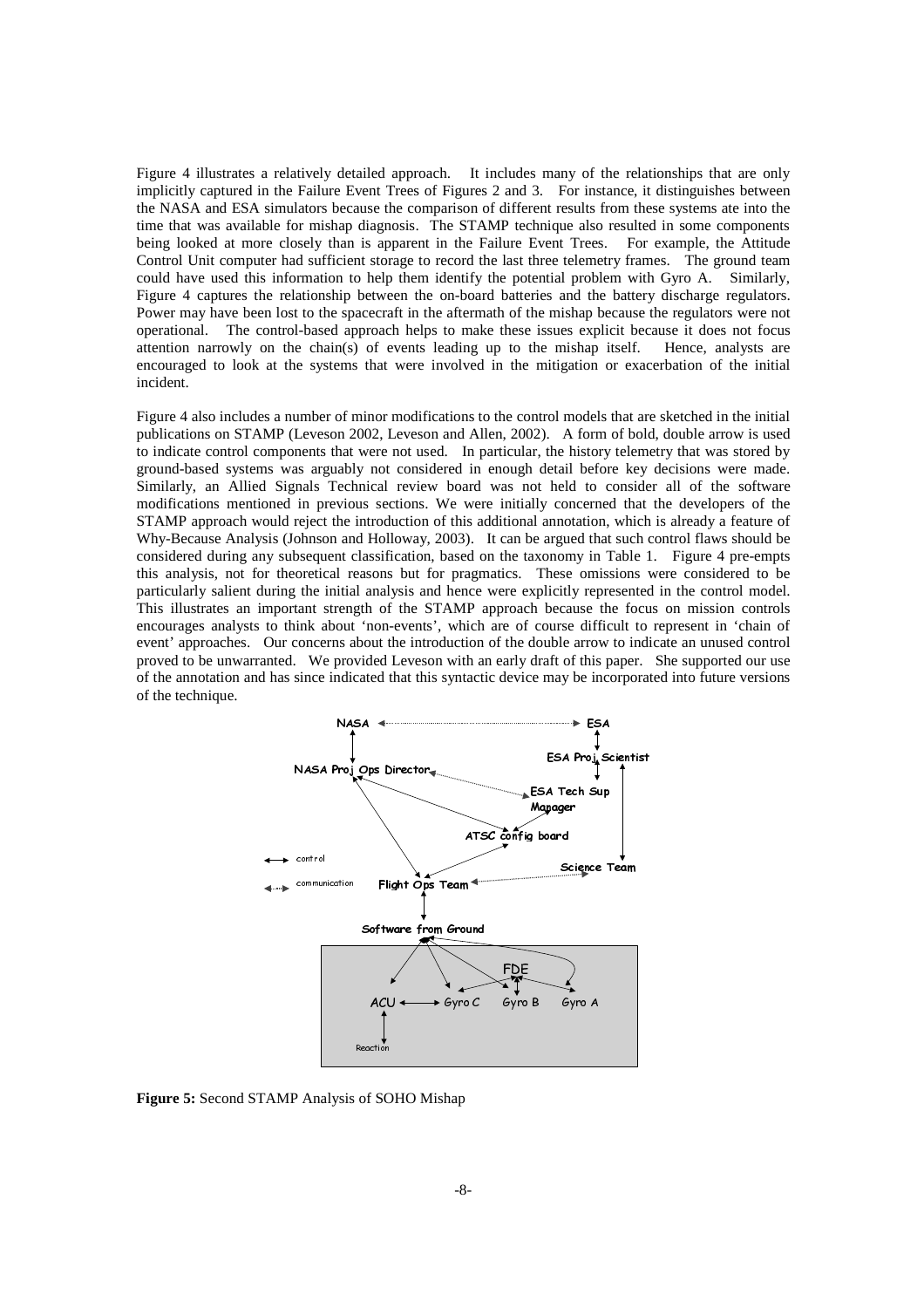#### *Comparison of our Results with the Previous Investigation*

It is difficult to make precise claims about any 'added value' that was obtained from the control models beyond the insights provided by the initial NASA investigation. Our analysis was conducted after having read the first report. The control models are, therefore, strongly influenced by the previous investigation. This is a common problem in the assessment of causal analysis techniques. There is an understandable reluctance to trial new techniques in 'real' mishap investigations. Post hoc investigations cannot easily recreate the gradual elicitation of evidence and the iterative formation of hypotheses that characterise many enquiries (Johnson, 2003).

Having raised this caveat, it is possible to identify a number of differences between the control models and the official report. By focussing the analysis on a number of key actors in this mishap, Figure 5 clearly indicates those agents that the investigator considers to be central to the analysis. In particular, this control models recognises the significance of the configuration board. Figure 4 also independently recognises the importance of this board. However, the Failure Event Tree in Figure 3 includes this as past of a more general indirect factor; 'Operations management problems: no review board, no analysis of real problem, no tiger team set up'. This is surprising given the wider prominence of configuration management within the causes of the SOHO mission interruption:

"… Though some of these modifications were made at the request of the SOHO Science Team, they were not necessarily driven by any specific requirement changes. The procedure modifications appear to have not been adequately controlled by ATSC configuration board, properly documented, nor reviewed and approved by ESA and/or NASA… It was only later realized that three of four battery discharge regulators were disconnected from the bus. In fact, analysis indicated that this condition had occurred several months prior and no one had recognized this change in the spacecraft configuration. This limited access to battery discharge current when the spacecraft needed it for control…" (NASA/ESA, 1998).

Figure 4 also illustrates differences in emphasis between the control models that were produced in our investigation and the arguments presented within the official NASA report into the SOHO mission interruption. It explicitly considers the role played by the history tapes and the store for the last three frames of telemetry data. At key moments during the mission interruption, these information resources could have been used to achieve a more accurate diagnosis of the state of the SOHO systems. However, neither of these features is mentioned in the Failure Event Tree of Figure 3. This arguably provides a further illustration of the need to consider non-events or the failure to use particular systems during the analysis of adverse events. This omission is all the more surprising given that the official investigation recognised the importance of these system components:

"Real time data becomes limited because an autonomous data format change occurs whenever the spacecraft enters safe mode. However, the spacecraft status immediately preceding a safe mode trigger could have been determined by viewing the history tape that was generated prior to an anomaly. In addition, SOHO was designed to store, within its on-board computer for diagnostic purposes, the last three telemetry frames that preceded a safe mode entry. The operations script specifically states that the Gyro A is to be spinning upon entry into safe mode and instructs the operator to evaluate the three telemetry frames that had been stored prior to the anomaly before proceeding toward recovery. Neither the confirmation of Gyro A state nor the evaluation of the three previous telemetry frames was performed. These omissions resulted in a failure to notice that Gyro A was not spinning - a state which rendered the safe mode unstable. This ultimately resulted in a misinterpretation of Gyro B data, and eventually caused the loss of a SOHO safety net." (NASA/ESA, 1998).

This analysis illustrates how elements of the analysis in the official report cannot easily be traced back to the Failure Event Tree that is intended to drive the analysis. The STAMP approach is intended to ensure that such arguments are tied more closely to the underlying control models. This example illustrates further differences in emphasis between the STAMP control models and the initial report. Figure 4 represents the history tape and the telemetry frames as key components in the system architecture. In contrast, the previous citation comes from a section of the NASA report on 'Factors indirectly contributing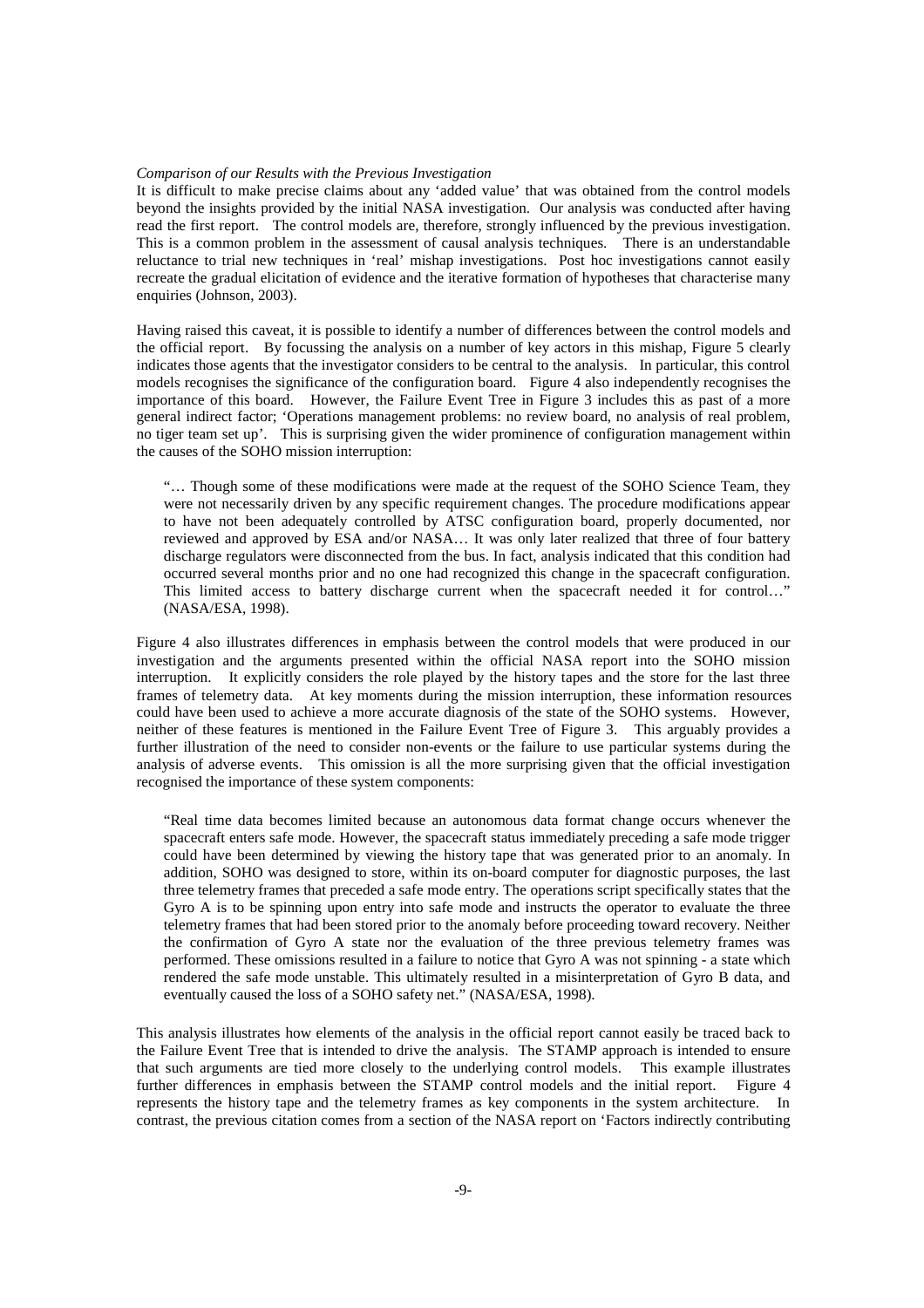to failure; Part B. Procedure Implementation', paragraph 5 on 'Failure to follow the operations script; failure to evaluate primary and ancillary data'.

#### *Analysis of the STAMP Method*

Figure 5 presents the second control model that was produced during our analysis of the SOHO mission interruption. This diagram was developed by the second co-author of this paper working independently from his colleague. Both analysts had access to the same original, source material. There are, however, a number of clear differences between the two models. For instance, Figure 5 distinguishes between communication and control in a manner that is not apparent in Figure 4. There are further differences in the level of detail shown in the two models. Figure 5 provides a high-level overview of the key agents involved in the mission failure.

The differences between these two models raise a number of questions about the practical application of the STAMP approach. It might be argued that Figures 4 and 5 reflect the lack of guidance that is provided on the development of appropriate control models for mishap analysis. If this were the case then a set of heuristics could be devised that might help investigators derive more consistent models. In order for this to be successful, further research would need to identify the guidelines that are intended to encourage consistency. It is unclear precisely what heuristics might guide investigators towards control models that are more likely to yield 'significant' insights into the causes of an adverse event.

Alternatively, it might be argued that these different models reflect differences in the investigators' expertise in applying the STAMP approach. Both, however, had access to the same documentation on the technique and had attended the same introductory presentations. These diagrams reflect their initial attempts to apply the technique. It is entirely possible that subsequent experience in the application of STAMP might encourage greater convergence. It is difficult to make any firm conclusions on this point given that STAMP is a relatively new technique and is also undergoing further development.

In debriefing sessions, it transpired that each of the investigators had different intentions behind the models that they had developed. The simpler approach in Figure 5 was intended to introduce the salient features of the mission interruption. Figure 4 was intended to support a more detailed form of analysis in which a greater selection of 'actors' was explicitly represented. It can, therefore, be argued that both Figure 4 and Figure 5 might be simultaneously maintained during an investigation because they serve different purposes. The high-level model supports an exposition of the analysis to individuals and groups outside the immediate investigation team. A more detailed model may, however, also be necessary to support the fine-grained analysis of an adverse incident. The simultaneous development of two control models at different levels of granularity creates a number of problems. In particular, tool support is necessary to ensure consistency between these multiple representations. Figures 4 and 5 illustrate some of the problems that might arise should this form of support not be available. For example, Figure 4 refers to a Flight Operations Team Mission Manager while Figure 5 refers to NASA Project Operations Director. Further analysis was required to determine that different individuals performed these distinct roles.

# **STAMP Stage 2: Reliability Analysis of Constraint Classification**

One of the aims of this research was to determine whether STAMP might help investigators to independently arrive at similar conclusions about the causes of a mishap. The initial results in Figures 4 and 5 reveal similarities between the objects, people and organisations that are represented in the control models. It remains to be seen whether this would be sustained if both versions were developed to the same level of detail. We were also concerned to determine whether the subsequent stages of the STAMP approach also encouraged consistency between different analysts. There are several ways of performing such comparisons. We might have continued the independent control model analysis into a subsequent classification of constraint 'flaws'. This was rejected because it was thought unlikely that two independent teams would pursue the simultaneous analysis of the same incident. Instead, we conferred to identify a common set of control related issues that arose during our independent analysis of the SOHO mishap. These can be broadly compared to thirteen of the causal factors that were identified by the original joint investigation team.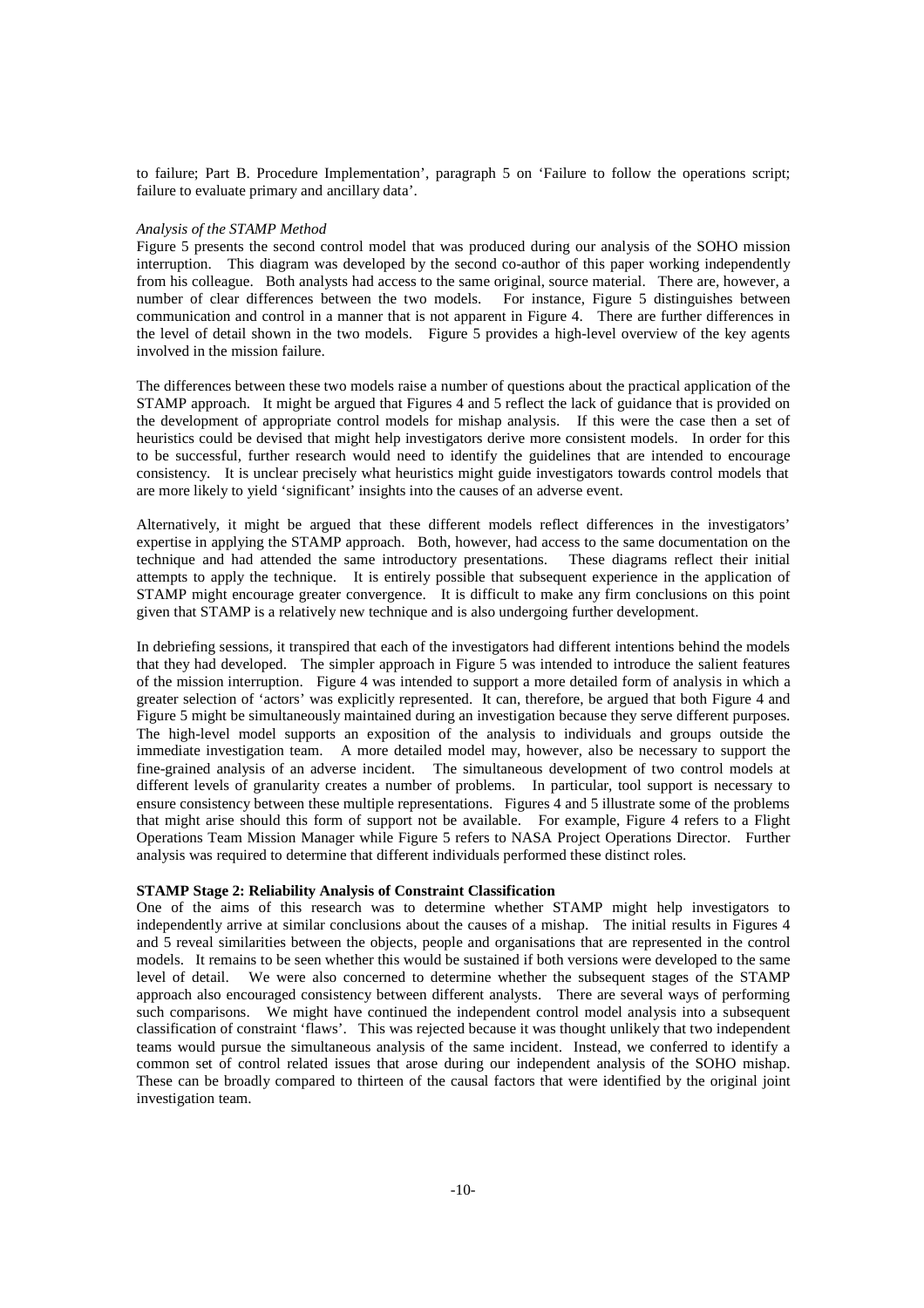Each of the authors then independently assigned each of these factors to one of the items in the classification taxonomy of control flaws introduced in Table 1. The results were collated for later comparison. For instance, both analysts identified an *unintended hazard (category 1,1)* in the 'failure to perform risk analysis of a modified procedure set'. However, one observer classified 'dilution of observatory support' as an example of *inadequate actuator operation (category 2,2)* while the other classified it as *inadequate sensor operation (category 3,4)*. This illustrates further insights into the STAMP technique. Both interpretations of this control flaw are justified. The removal of observatory support reduced the ability of flight operations to both intervene and to monitor critical information. This is precisely what one might expect from the model of human supervisory control illustrated in Figure 1. Operators play a role in both monitoring and intervening in the control of process variables. However, neither of the analysts recognised this dual role until after they had compared their analysis. One reason for this is that we had decided to assign each causal factor to a single element of the constraint 'flaw' taxonomy. The complex, multifaceted nature of the causal factors that had been revealed and the highlevel nature of the taxonomy initially justified this decision. Several of the causal factors could reasonably have been assigned to three or four of the elements in Table 1. Future applications of the STAMP might, therefore, benefit from additional support to guide investigators in their analysis of constraint 'flaws' if consistent classifications are to be sustained when each causal factor is assigned to several different elements in the taxonomy.

We took an alternative approach that was based narrowly on the pragmatics that guided our analysis. We lacked the time and resources to perform a cross comparison of multiple, independent classifications for each causal factor. In contrast, we decided that there was no definitive 'correct' assignment and that the independent analysis yielded better results when we met back together to discuss our findings. These discussions did not encourage us to change our initial classifications. Instead they persuaded us that there were good reasons why we each, separately identified different causes of the same control flaw. This finding has important pragmatic implications. If a causal factor can be assigned to more than one category then each analyst must consider whether every factor can potentially be assigned to every category. The associated overheads rapidly increase with the number of causal factors and elements in the classification. We believe that this is a necessary price to be paid for 'higher-risk' incidents that have severe potential consequences or a likelihood of future recurrence.

#### *Analysis of the STAMP Method*

Table 2 summarises the results of our analysis. We were surprised by these findings. At one level there might appear to be considerable disagreement. This is apparent when comparisons are made between the most detailed granularity in the classification. However, there is considerable agreement at the top-most level between inadequate enforcement of control actions, inadequate execution of control actions and inadequate or missing feedback. We did consider performing a statistical analysis of these results. However, we felt that the sample was too limited. Further studies are required to see whether such general levels of agreement are sustained for different analysts over a broader selection of mishaps. It is important to emphasise that both of the analysts had worked together on previous mishap analysis projects and both were working with identical sets of documentation. Set against these factors that might encourage agreement is the observation that one has a background in systems engineering whilst the other is a human factors specialist and computer scientist. To a limited extent, our study suggests that STAMP may help to overcome the biases that Lekberg (1997) has identified between analysts from different backgrounds. We did not, however, prioritise which of the control flaws were the most significant! Leveson in her response to an initial draft of this paper has argued that this is entirely appropriate and reflects the need to separate the understanding of why accidents occurred from the steps that are taken to prevent them. She argues that there is no scientific basis for such a prioritisation and that there are legitimate disagreements about what the goals of such a prioritisation should be. For instance, regulators may have a different perspective than line-management. It can, however, be argued that it should be possible to trace the constraint failures that motivate any subsequent allocation of finite resources. Without this form of traceability, there is a danger that recommendations may be made without any firm foundation in the STAMP analysis. One way of resolving this apparent conflict would be to reject any automatic means of deriving recommendations from the application of STAMP but to support some form of syntax for documenting which part of the control analysis led to the identification of a particular set of recommendations. It would then be possible for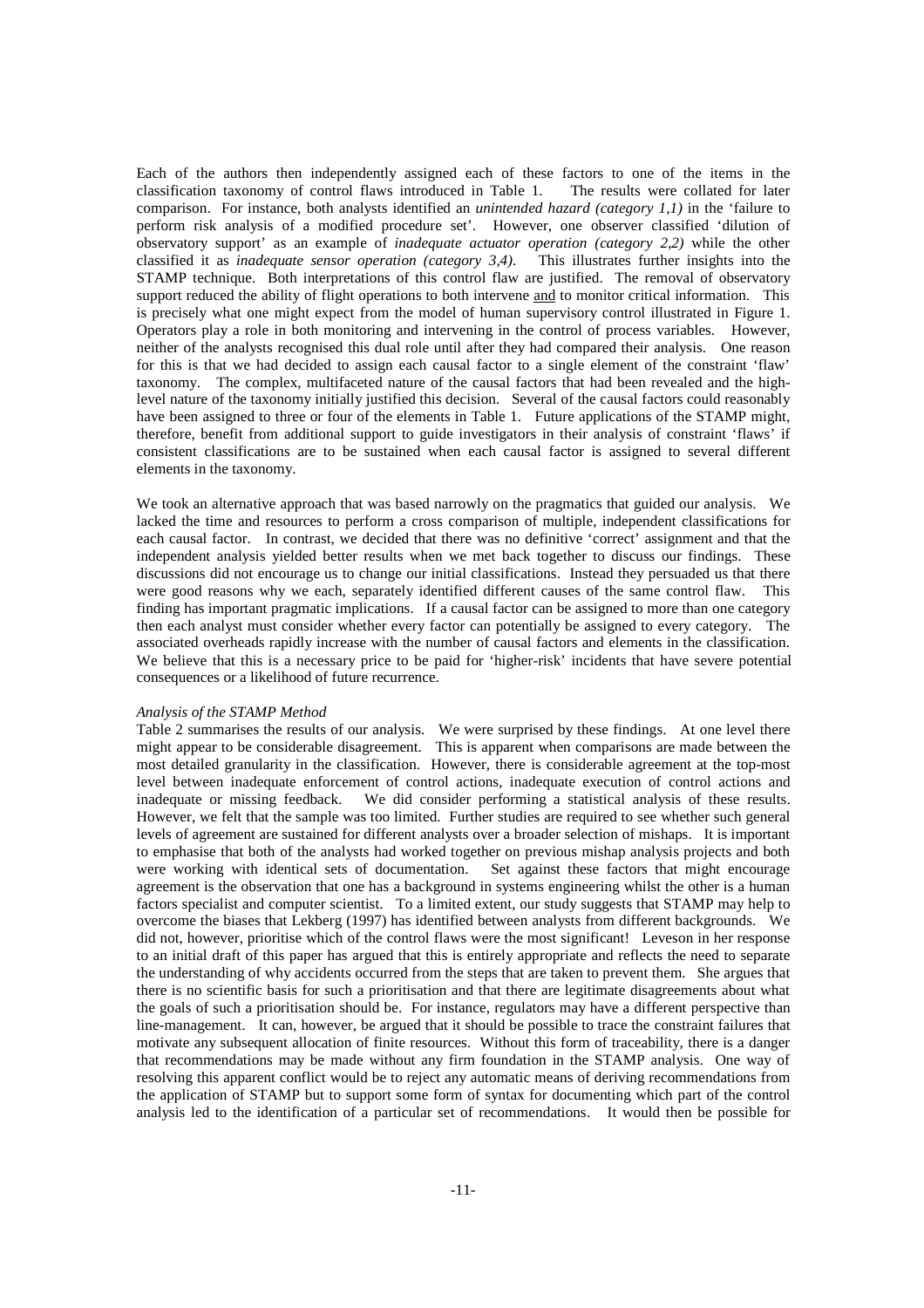different investigators to recommend different measures from the same analysis whilst at the same time providing the documentary evidence that is needed to justify any expenditure on process improvements.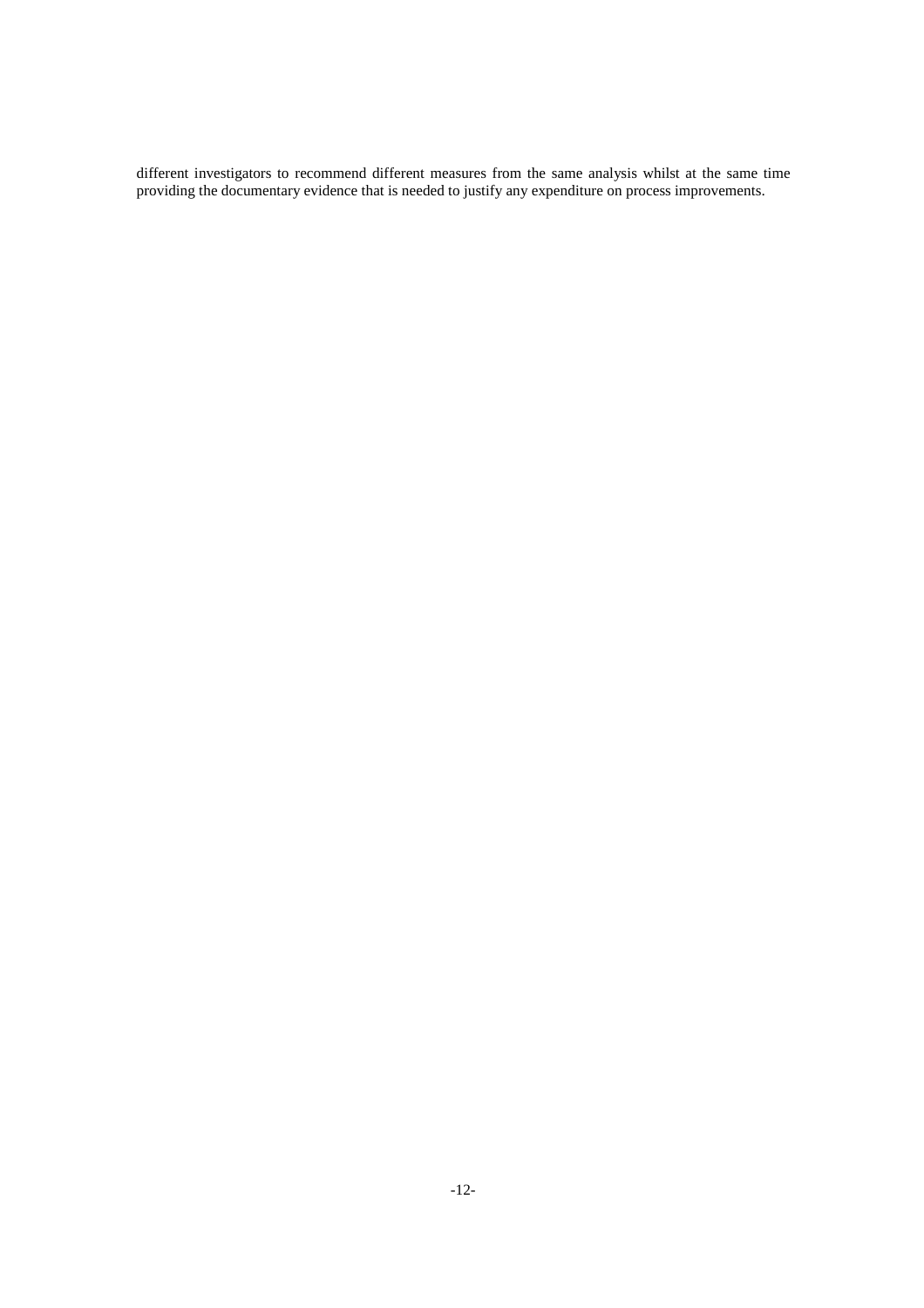|                                   | Analyst 1                                                                 | Analyst 2                                                                      |
|-----------------------------------|---------------------------------------------------------------------------|--------------------------------------------------------------------------------|
| 1 Inadequate Enforcement of       |                                                                           |                                                                                |
| Constraints                       |                                                                           |                                                                                |
| 1.1 Unidentified hazards          | Factor 2: "Failure to perform risk analysis of a modified procedure       | Factor 2: Failure to perform risk analysis of a modified procedure set.        |
|                                   | Factor 4: "Failure to properly respect autonomous Safe Mode triggers      | Factor 7: Failure to recognise risk posed by operations team overload          |
| 1.2 Inappropriate, ineffective or |                                                                           | Factor 6: Failure to Question Telemetry discrepancies                          |
| missing control actions for       |                                                                           |                                                                                |
| identified hazards                |                                                                           |                                                                                |
| 1.2.1 Design of control algorithm | Factor 1: Flight operations team modified flight-demonstrated ground      |                                                                                |
| does not enforce constraints      | operations procedures as a part of the ISTP Ground System re-             |                                                                                |
|                                   | engineering                                                               |                                                                                |
|                                   | Factor 10: Over reliance of flight operations team on ESA and MMS         |                                                                                |
|                                   | representatives.                                                          |                                                                                |
| 1.2.2 Process model inconsistent. | Factor 6: Failure to Question Telemetry discrepancies                     | Factor 1: Flight operations team modified flight-demonstrated ground           |
| incomplete or inaccurate          | Factor 9: Emphasis on science return at expense of spacecraft safety      | operations procedures as a part of the ISTP Ground System re-engineering       |
|                                   | Factor 13: Failure to validate the planned sequence of events in advance. | Factor 9: Emphasis on science return at expense of spacecraft safety           |
|                                   |                                                                           |                                                                                |
| 1.2.3 Inadequate coordination     | Factor 7: Failure to recognise risk posed by operations team overload     | Factor 10: Over reliance of flight operations team on ESA and MMS              |
| among controllers and decision    | Factor 8: Failure to recognise shortcomings in implementation of          | representatives                                                                |
| makers                            | ESA/NASA agreements                                                       |                                                                                |
| 2 Inadeguate Execution of         |                                                                           |                                                                                |
| <b>Control Actions</b>            |                                                                           |                                                                                |
| 2.1 Communication flaw            |                                                                           | Factor 5: Failure to follow the operations script; failure to evaluate primary |
|                                   |                                                                           | and ancillary data                                                             |
|                                   |                                                                           |                                                                                |
| 2.2 Inadequate actuator           | Factor 5: Failure to follow the operations script; failure to evaluate    | Factor 12: Failure to resolve a critical deficiency report in a timely manner  |
| operation                         | primary and ancillary data                                                | Factor 4: Failure to properly respect autonomous Safe Mode triggers            |
|                                   | Factor 11: Dillution of observatory engineering support                   |                                                                                |
| 2.3 Time lag                      | Factor 12: Failure to resolve a critical deficiency report in a timely    |                                                                                |
|                                   | manner                                                                    |                                                                                |
| 3. Inadequate or Missing          |                                                                           |                                                                                |
| Feedback                          |                                                                           |                                                                                |
| 3.1 Not provided in system        |                                                                           | Factor 13: Failure to validate the planned sequence of events in advance.      |
| design<br>3.2 Communication flaw  | Factor 3: Failure to communicate change                                   | Factor 3: Failure to communicate change                                        |
|                                   |                                                                           |                                                                                |
| 3.3 Time lag                      |                                                                           |                                                                                |
| 3.4 Inadequate sensor operation   |                                                                           | Factor 8: Failure to recognise shortcomings in implementation of ESA/NASA      |
|                                   |                                                                           | agreements                                                                     |
|                                   |                                                                           | Factor 11: Dillution of observatory engineering support                        |

**Table 2:** Comparison of Analyst's Constraint Classification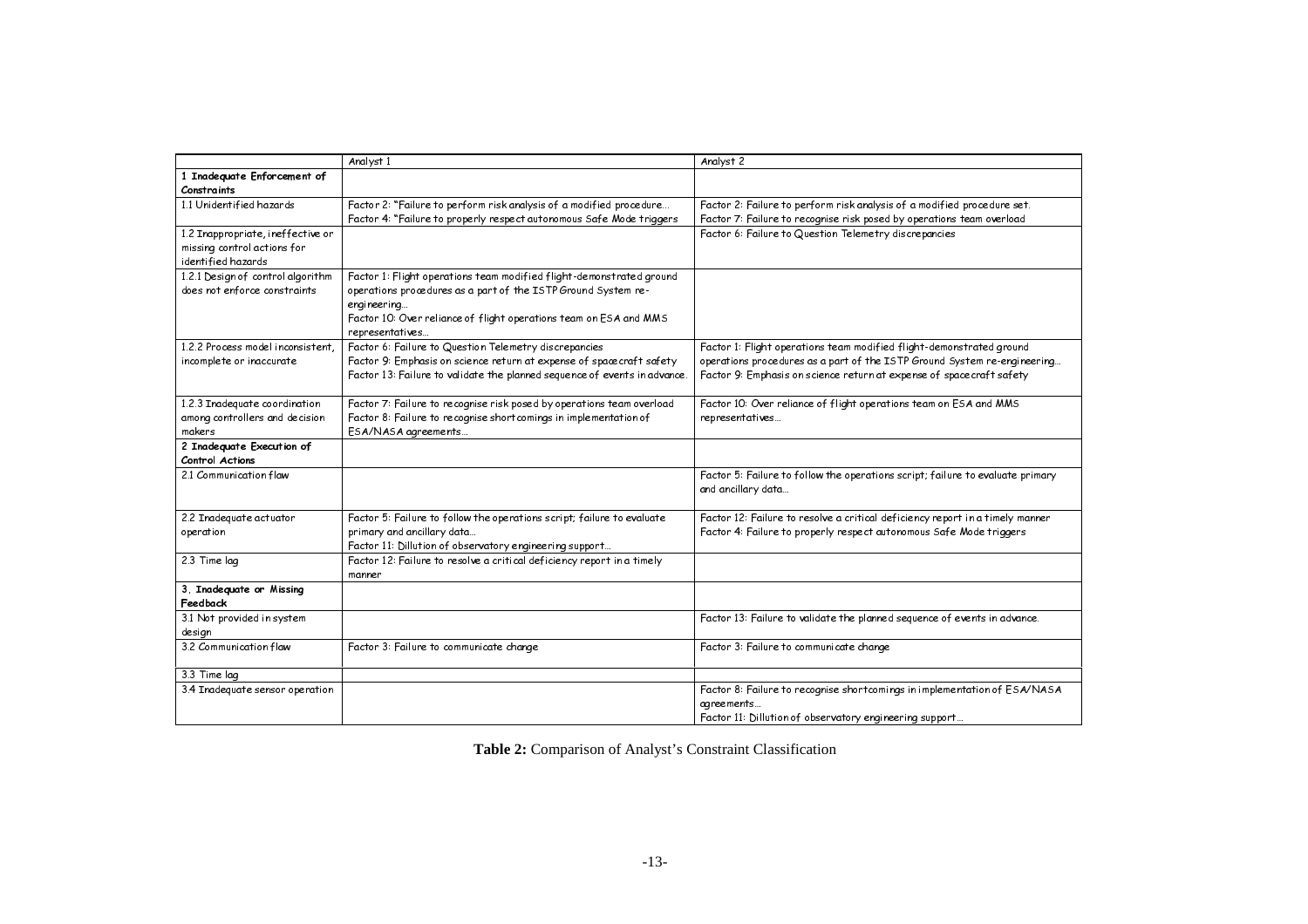# *Comparison of our Results with the Previous Investigation*

Table 3 illustrates the classification of causal factors that is adopted in the ESA/NASA report on the SOHO mission interruption. As can be seen, there are several noticeable differences between this allocation and those embodied within Table 2. Leveson's taxonomy is entirely general hence individual causal factors are allocated to headings such as 'unidentified hazards' rather than domain specific topics such as 'ground procedures' or 'ground systems'. One consequence of this is that the STAMP analysis groups causal factors under common categories that were not considered together within the official report. For instance, Factors 5 and 12 are both related to inadequate execution of control actions in the STAMP analysis but are related to procedure implementation and ground systems in the official report.

| <b>Categories in</b> | <b>Factors contributing to Mishap</b>                                                       |  |  |
|----------------------|---------------------------------------------------------------------------------------------|--|--|
| <b>Mishap report</b> |                                                                                             |  |  |
| A. Ground            | 1. Flight operations team modified flight-demonstrated ground operations procedures as      |  |  |
| procedures           | part of the ISTP Ground System reengineering                                                |  |  |
|                      | 2. Failure to perform risk analysis of a modified procedure                                 |  |  |
|                      | 3. Failure to communicate change                                                            |  |  |
| B. Procedure         | 4. Failure to properly respect autonomous Safe Mode triggers.                               |  |  |
| Implementation       | 5. Failure to follow the operations script; failure to evaluate primary and ancillary data. |  |  |
|                      | 6. Failure to question telemetry discrepancies.                                             |  |  |
| C. Management        | 7. Failure to recognise risk posed by operations team overload.                             |  |  |
| structure and        | 8. Failure to recognise shortcomings in implementation of ESA/NASA agreements.              |  |  |
| process              | 9. Emphasis on science returns at expense of spacecraft safety.                             |  |  |
|                      | 10. Over-reliance on flight operations team on ESA and MMS representatives.                 |  |  |
|                      | 11. Dilution of observatory engineering support.                                            |  |  |
| D. Ground            | 12. Failure to resolve a critical deficiency report in a timely manner.                     |  |  |
| <b>Systems</b>       | 13. Failure to validate the planned sequence of actions in advance.                         |  |  |

# **Table 3.** Allocation of Factors in the NASA/ESA (1998) report

The differences between the NASA/ESA and STAMP stem from different objectives. Leveson's methodology is intended to provide a general structure for incident analysis. The constraint taxonomy used in Table 2, therefore, reflects gross distinctions between classes of control failure. In contrast, the official report uses the same classification to group both causal factors and the subsequent recommendations:

## **RECOMMENDATIONS A. GROUND PROCEDURES**

1. An ESA and NASA review of the process for SOHO operational procedure change should be implemented forthwith. The review should critically assess the process from beginning to end. The review should include matters such as who can initiate a change, who agrees it should be made, how is the modification process monitored, how is it validated, how is it introduced into operations, how it is signed-off, how are the users of the procedure informed of the change, and how are users trained on the new version...

Similar paragraphs consider the recommendations that are directed at procedure implementation, management structure and process, and ground systems. It is difficult to be certain about the consequences that these different classifications would have upon the outcome of a mishap investigation. It might be argued that the generic taxonomy in STAMP requires an additional stage of analysis so that causal factors are grouped in terms of the particular groups that must implement them. Ground systems requirements might be distinguished from management structures in the manner exploited by the official report. Conversely, it can be argued that the specific classification of Table 3 must be generalised to address the wider problems that are illustrated by this specific mishap. For example, the STAMP analysis identified that Factors 1, 6, 9 and 13 all related to situations in which process models were inconsistent, incomplete or inaccurate.

Arguably the most important aspect of any comparison between STAMP with existing NASA/ESA investigation techniques would focus on the different recommendations generated from these approaches.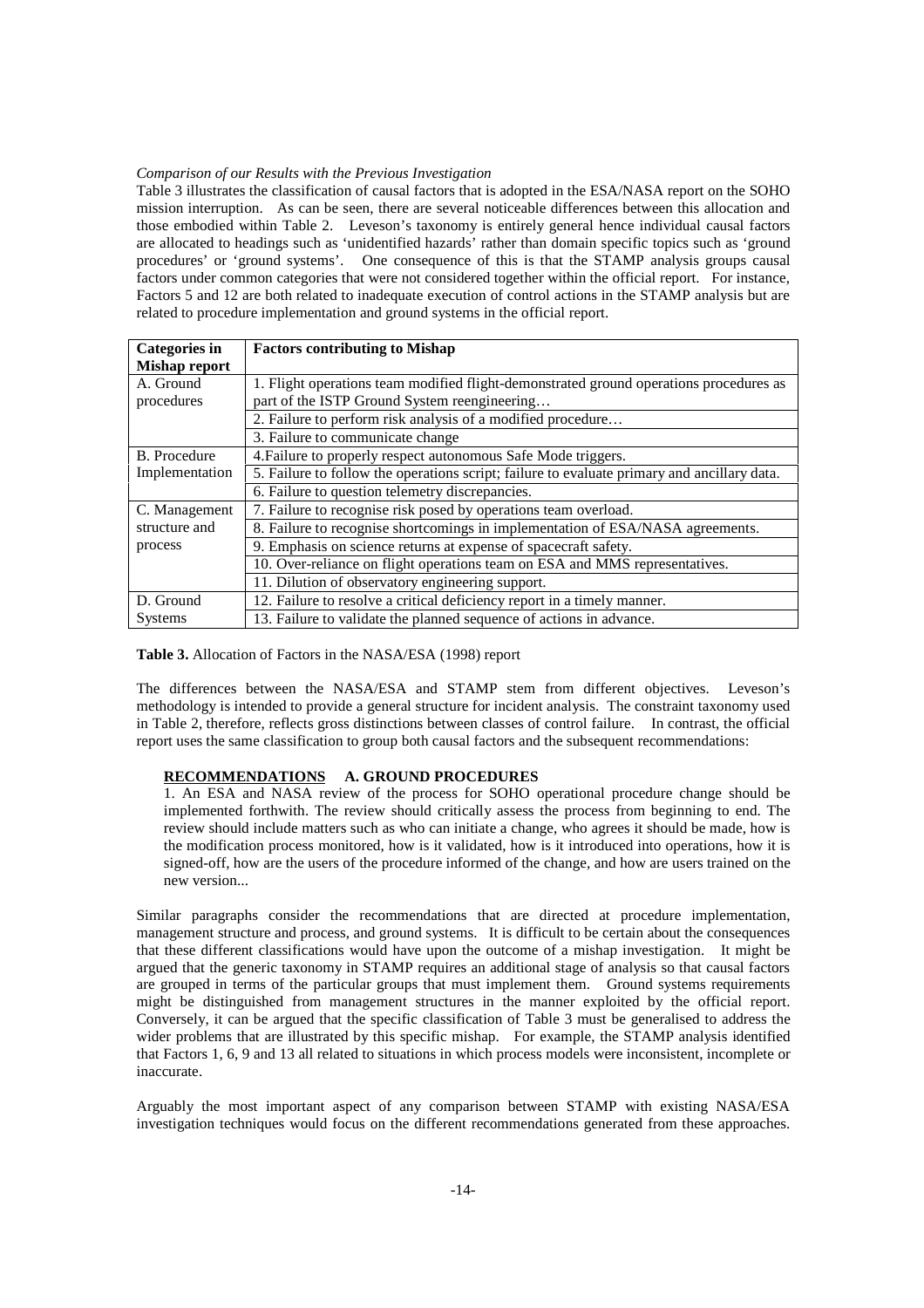Unfortunately, we were not able to complete this analysis. As noted previously, STAMP deliberately excludes any methods for deriving interventions from the products of a causal analysis. This forms a strong contrast with other techniques, including Why-Because Analysis, that use various forms of counterfactual reasoning to help identify potential recommendations (Johnson, 2003). In private correspondence, Leveson has justified this decision by pointing out the difficulties of finding evidence to support counterfactual arguments of the form 'the mishap would have been avoided if X had not occurred'. Her arguments are supported by the work of cognitive psychologists, most notably Byrne and Handley (1997). They have identified a range of common biases that affect this form of reasoning. It remains to be seen whether these criticisms affect more formal incident investigation techniques. In practical terms, however, both investigators felt the need for some form of methodological guidance in using the outcomes from the STAMP causal analysis to generate recommendations.

#### **Results**

The previous section identified a number of methodological concerns that were raised by this research. In addition to the caveats that we have already discussed, a number of further issues should be recognised. We did not perform an independent analysis of constraint 'flaws'. We identified and agreed upon a subset of the concerns identified by the original joint investigation board. We did this because our expertise is in the software engineering, systems development and the application of mishap analysis techniques. We are not domain experts. Further concerns stem from the observation that STAMP is a relatively new technique. There is not a large body of literature or case study material. Hence, we may have made mistakes in our application of the approach. Measures were taken to avoid this by close reference to published papers (Leveson, 2002, Leveson and Allen, 2002). We also sent a preprint of the paper to the developers of the STAMP approach to determine whether we had made any fundamental mistakes. The main technical criticism of our application of STAMP was that we had not focussed enough on the constraints that form an important component of the approach. Leveson (2002) argues:

"A more appropriate way to understand the role of software in accidents is to use systems theory. In systems theory terminology, safety is an *emergent property* that arises when the system components interact within an environment. Emergent properties are controlled or enforced by a set of constraints on the system states that result from component interactions; for example, valve A must always be open whenever valve B is closed. Accidents result when safety constraints are violated. When software acts as a controller in such systems, it embodies or enforces the constraints by controlling components and their interactions (e.g., opening and closing the valves). Software, then, can contribute to an accident by not enforcing the appropriate constraints on behavior or by commanding behavior that violates the constraints".

This is an important criticism. We could, for example, have investigated more thoroughly the reasons why software modifications did not result in a configuration board meeting. The violation of this constraint is noted in the control model of Figure 4 but was inadequately addressed in our classification of Table 2. It is important to recognise, however, that our analysis and Leveson's subsequent critique provide mutual benefits. Not only do they encourage us to reconsider our analysis of the SOHO mission interruption but we have also motivated the developers of STAMP to reiterate the importance of constraint identification in their guidance material.

The most obvious benefit from using STAMP compared to 'chain of events' models is that it actively encourages investigators to consider the systemic causes of adverse events. The development of the models, illustrated in Figures 4 and 5, encourages investigators to look at the flow of information and control. As the technique embodies elements of traditional control engineering, these diagrams provide a convenient means of analysing the behaviour of complex technological systems. This is often difficult in event based techniques. The extension of these approaches to consider organisational relationships and human behaviour is beneficial. Our analysis illustrated that the combined representation of technical systems and managerial structures was convenient and appropriate for our case study.

The declarative nature of the STAMP modelling proved to be a useful corrective to the more procedural aspects of 'chain of events' models. By this we mean that the representation of organisational and managerial structures encouraged our analysis to look well beyond the catalytic events that triggered the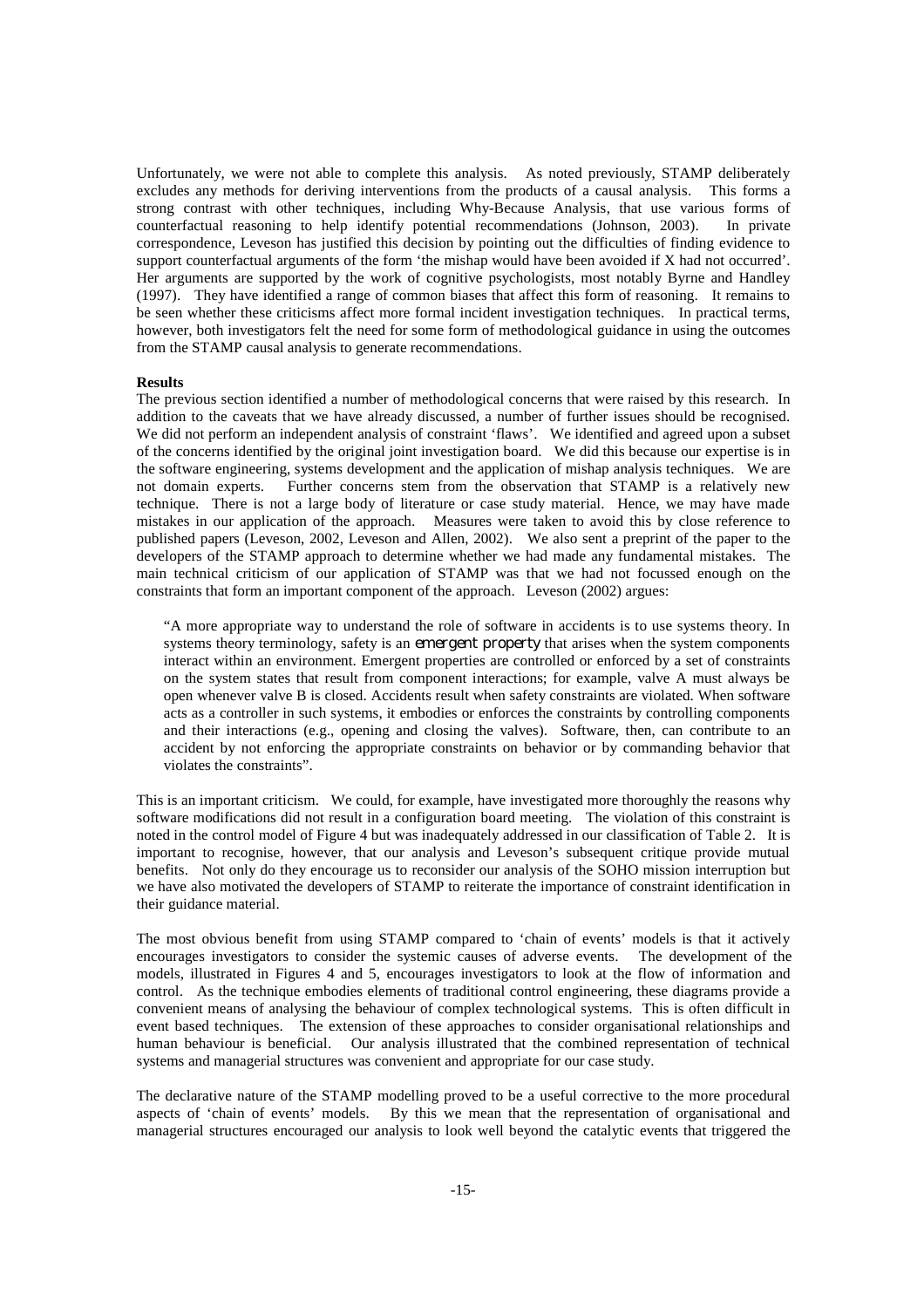mishap. In contrast, we were encouraged to investigate the relationship between NASA, ESA and Allied Signal personnel. We were also encouraged to consider the interaction between key members of the Flight Operations Team, including management and the Marconi Matra engineers' interaction with the scientific teams.

STAMP also offers numerous benefits for the process of mishap analysis. It is relatively simple and easy to follow. We learned how to use the approach in a relatively short period of time. Both analysts believed that the technique could credibly be used by domain experts and by incident investigators with minimal training. However, there is a need for more guidance on the interpretation of the constraint 'flaw' classification that forms the second stage of the analysis. We were, however, impressed by the level of agreement that was obtained from our high-level classification of control flaws in the SOHO mishap report.

This research also identified a number of potential problems in the application of STAMP to our case study. The first is that both analysts needed to construct a 'chain of events' prior to constructing the control models. Our analysis was driven by a series of informal notes and diagrams that helped us to organise and make sense of the source material. The complexity of this and similar adverse events makes us concerned that entirely doing away with a rough sketch of the flow of events over time would lead to important omissions and ambiguities in our interpretation of what happened rather than why it occurred. This does not contradict the guidance offered by the proponents of STAMP who argue that 'chain of events' models can still be useful in determining 'what' occurred but provide few insights into 'why' those events happened. Equally, however, our analysis would have benefited from additional guidance on the translation from more convention 'timelines' to the control models in Figures 4 and 5.

A second concern focussed on the changes that occurred within the system that we studied. If we had conducted a full and detailed analysis of this mishap we would have been forced to draw and redraw figures 4 and 5 several times. For example, the Gyros were reconfigured so that their control and information flows changed. Similarly, we would have had to redraw the control models to reflect managerial changes. In this case study we were faced with the particular problem of whether to draw the management and organisational structure that was nominally supposed to exist or the one that actually evolved as a result of management changes during the operation of the mission:

"At a lower level, the SOHO ESA/NASA Mission Management Plan further states that following inorbit commissioning, mission management authority would be transferred from the ESA Project Manager to the ESA Project Scientist, resident at GSFC. The ESA Project Scientist would be supported by an ESA technical support manager also resident at GSFC, who would have access to additional ESA and MMS technical support. In practice after the spacecrafts first year in orbit, the support team was typically comprised of the ESA technical support manager, one MMS engineer and occasionally additional engineers from Europe for important manoeuvres…." (page 10, ESA/NASA 1998).

We can address the dynamism that characterises many adverse events by constructing multiple control models that each represents a snapshot of the structure of the system. These would be indexed over time and, hence, it can be argued would introduce elements of the 'chain of events' back into the control model. This goes against the underlying philosophy of the STAMP approach and would significantly increase the overheads associated with a relatively simple and cost effective approach.

Further concerns stem from the way in which STAMP models organisational structures. We wondered whether the same techniques might be applied to apparently successful organisations and yet yield similar results. For example, many safety-critical organisations explicitly adopt a range of flexible communications channels between different groups. This inevitably leads to some inconsistency between the information that is held about their mutual activities. However, this need not endanger the safety of an application process providing that communication takes place when necessary. The control flaw classification, in contrast, encourages analysts to identify such nominal behaviours as potential problems. Similarly, it seems highly unlikely that any two operators will ever maintain a mutually consistent model of any complex application process. No individual's mental model of an application will ever be complete except at the highest level of abstraction. These caveats stem from the way in which STAMP seeks to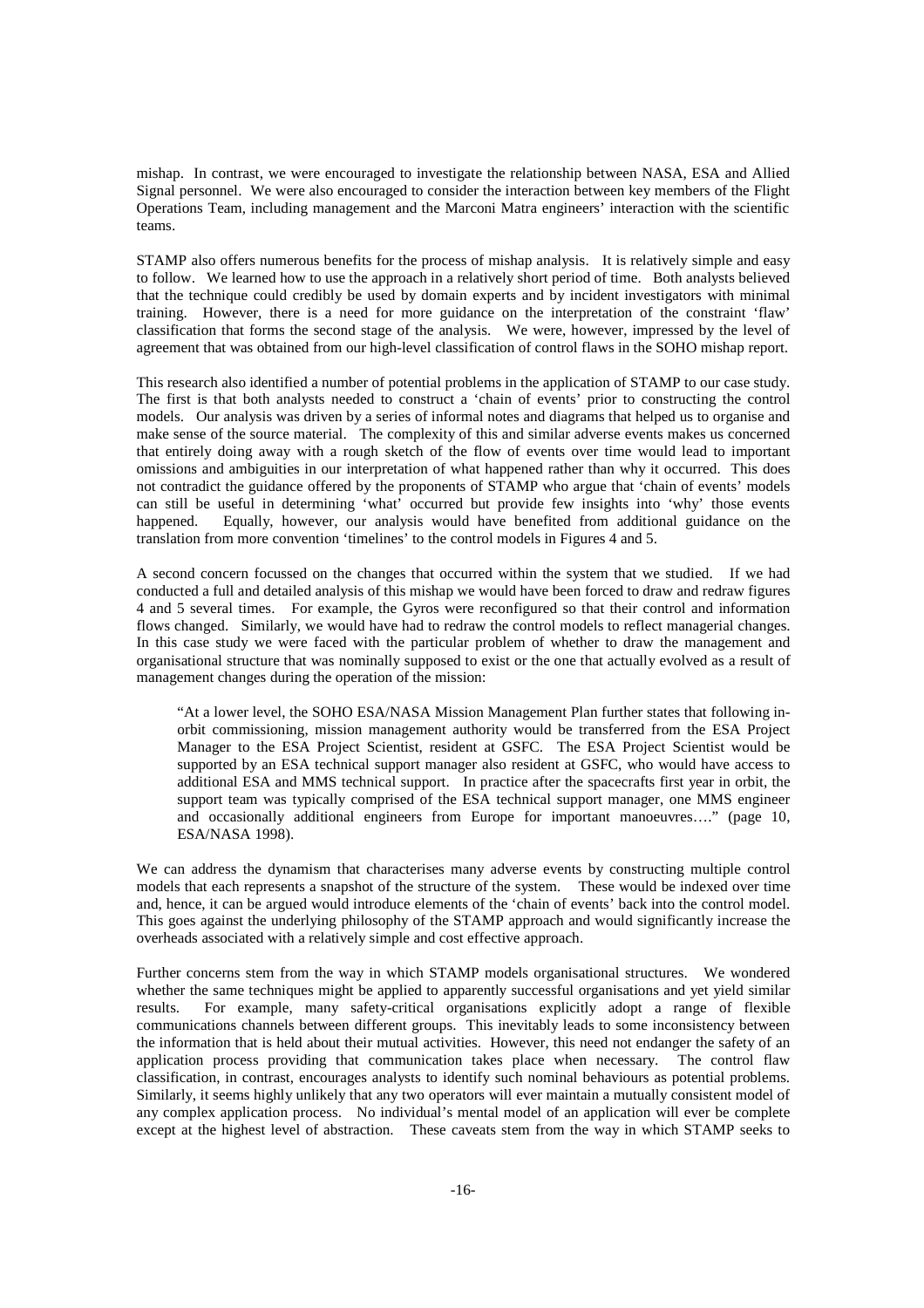extend the same constraint 'flaw' criteria form automated control systems to human operators and dynamic organisations. It is possible to do this but many theoretical and pragmatic objections remain to be addressed.

Finally, our experience in applying STAMP raised a number of concerns about the integration between the two stages of the analysis. There was a tendency to identify the control flaws without reference to the more detailed models, especially that shown in Figure 4. One means of avoiding this problem would be to provide more guidance on the methodology needed to extract the constraint 'flaws' from the models prior to classification. For example, the classification might be used to identify a series of heuristic questions that would guide the identification of particular flaws. This approach has been adopted within the EUROCONTROL guidance on human error analysis (Isaac, Engelen and Polman, 2002).

## **Conclusions and Further Work**

Mishap investigations provide important information about adverse events and are intended to help avoid any recurrence of previous failures. However, the complexity of many safety-critical software-related mishaps poses new challenges for accident analysis. Similarly, the recognition that many failures have complex, systemic causes has helped to widen the scope of incident investigations. A new generation of mishap analysis techniques has been proposed to help investigators address these problems. For instance, Leveson (2002) has recently developed the STAMP approach to address some of the weaknesses associated with previous 'chain of event'. There are relatively few examples of the STAMP technique. This paper, therefore, presented the results that were obtained when two investigators used this approach to analyse the software-related causes of a mission interruption to the joint ESA and NASA Solar and Heliocentric Observatory (SOHO).

Our analysis identified significant benefits from using STAMP. In particular, it provides a useful corrective to 'chain of event' models. It achieves its objective of encouraging a more systemic approach to mishap investigation. The approach is relatively easy to use and is arguably cost effective in terms of the insights that are obtained for the effort involved in performing the analysis. We have also identified a number of problems that complicated our application of STAMP. The most important of these are that it is difficult to apply the 'constraint' flaw taxonomy to complex organisations and human operators. A control modelling approach is also extremely difficult to use when complex, technological systems allow for dynamic reconfiguration and when organisational structures slowly evolve away from a documented management structure.

Future studies should replicate our work with other analysts looking at a broader spectrum of incidents. We are also particularly concerned to identify ways in which STAMP might be better integrated with other stages of the mishap investigation process. At present, there is no guidance on how to gather the evidence that supports a control models or the constraints that it embodies. This is particularly important considering the previous caveats about explicitly representing dynamic organisations. How do we find out what was actually happening within a management structure rather than what was supposed to be happening?

A further and final concern is that some link must be made between the products of a STAMP classification and the recommendations that are intended to avoid future mishaps. At present, it provides powerful support for identifying the shortcomings of complex systems. It does not enable analysts to identify those higher priority control flaws that must form the focus for future investment and regulatory intervention. As we have noted, Leveson rejects this role for STAMP. She insists that there is no systematic means of deriving such prioritisations. We have, therefore, argued that future work might develop techniques for documenting the relationship between constraint 'flaws' and any subsequent recommendations. The intention is that analysts and regulators might then be able to identify the arguments that justify particular interventions. The developers of the STAMP approach view it as a means of integrating mishap investigation with existing forms of risk analysis. We envisage that this form of methodological support might help to link these techniques so that the analysis of previous failures can inform future development.